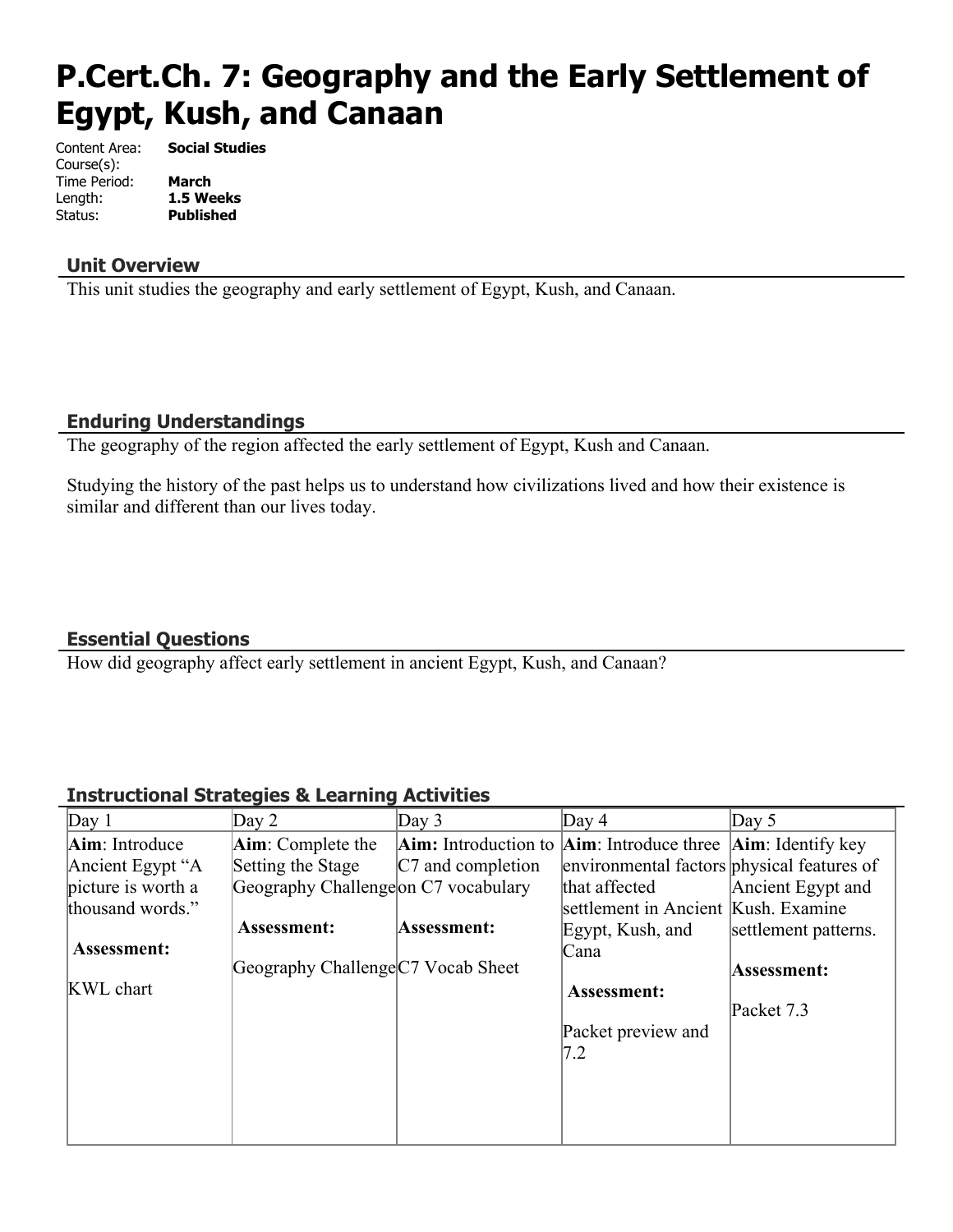| Day 6                                                                                                 | Day 7                                                                 |
|-------------------------------------------------------------------------------------------------------|-----------------------------------------------------------------------|
| Aim:                                                                                                  | Aim:                                                                  |
| Identify key physical<br>features of Canaan.<br>Examine settlement<br>patterns.<br><b>Assessment:</b> | Review C7 and assess.<br><b>Assessment:</b><br>C7 open book challenge |
| Packet 7.4                                                                                            |                                                                       |
|                                                                                                       |                                                                       |
|                                                                                                       |                                                                       |

# **Integration of 21st Century Themes and Career Exploration**

| CRP.K-12.CRP1.1 | Career-ready individuals understand the obligations and responsibilities of being a<br>member of a community, and they demonstrate this understanding every day through<br>their interactions with others. They are conscientious of the impacts of their decisions on<br>others and the environment around them. They think about the near-term and long-term<br>consequences of their actions and seek to act in ways that contribute to the betterment of<br>their teams, families, community and workplace. They are reliable and consistent in going<br>beyond the minimum expectation and in participating in activities that serve the greater<br>good.                    |
|-----------------|-----------------------------------------------------------------------------------------------------------------------------------------------------------------------------------------------------------------------------------------------------------------------------------------------------------------------------------------------------------------------------------------------------------------------------------------------------------------------------------------------------------------------------------------------------------------------------------------------------------------------------------------------------------------------------------|
| CRP.K-12.CRP4.1 | Career-ready individuals communicate thoughts, ideas, and action plans with clarity,<br>whether using written, verbal, and/or visual methods. They communicate in the workplace<br>with clarity and purpose to make maximum use of their own and others' time. They are<br>excellent writers; they master conventions, word choice, and organization, and use<br>effective tone and presentation skills to articulate ideas. They are skilled at interacting<br>with others; they are active listeners and speak clearly and with purpose. Career-ready<br>individuals think about the audience for their communication and prepare accordingly to<br>ensure the desired outcome. |
| PFL.9.1.8.F.1   | Explain how the economic system of production and consumption may be a means to<br>achieve significant societal goals.                                                                                                                                                                                                                                                                                                                                                                                                                                                                                                                                                            |

#### **Technology Integration**

online textbook and features

online maps

Google Classroom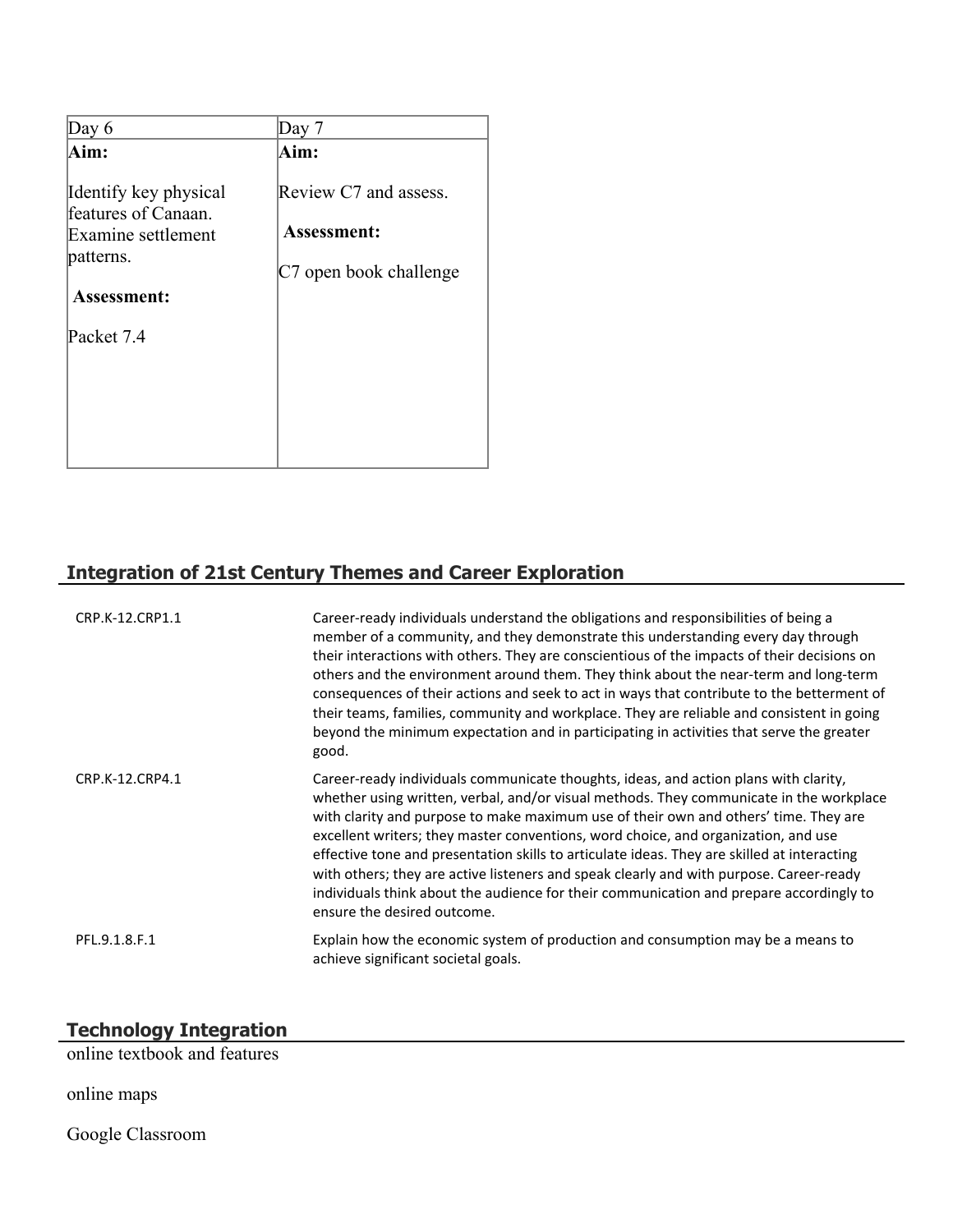TECH.8.1.8 Educational Technology: All students will use digital tools to access, manage, evaluate, and synthesize information in order to solve problems individually and collaborate and to create and communicate knowledge.

#### **Interdisciplinary Connections**

| CCSS.ELA-Literacy.RH.6-8.1     | Cite specific textual evidence to support analysis of primary and secondary sources.                                                                                                                                                     |
|--------------------------------|------------------------------------------------------------------------------------------------------------------------------------------------------------------------------------------------------------------------------------------|
| CCSS.ELA-Literacy.RH.6-8.2     | Determine the central ideas or information of a primary or secondary source; provide an<br>accurate summary of the source distinct from prior knowledge or opinions.                                                                     |
| CCSS.ELA-Literacy.RH.6-8.4     | Determine the meaning of words and phrases as they are used in a text, including<br>vocabulary specific to domains related to history/social studies.                                                                                    |
| CCSS.ELA-Literacy.RH.6-8.5     | Describe how a text presents information (e.g., sequentially, comparatively, causally).                                                                                                                                                  |
| CCSS.ELA-Literacy.RH.6-8.7     | Integrate visual information (e.g., in charts, graphs, photographs, videos, or maps) with<br>other information in print and digital texts.                                                                                               |
| CCSS.ELA-Literacy.RH.6-8.9     | Analyze the relationship between a primary and secondary source on the same topic.                                                                                                                                                       |
| CCSS.ELA-Literacy.RH.6-8.10    | By the end of grade 8, read and comprehend history/social studies texts in the grades 6-8<br>text complexity band independently and proficiently.                                                                                        |
| CCSS.ELA-Literacy.WHST.6-8.2.b | Develop the topic with relevant, well-chosen facts, definitions, concrete details,<br>quotations, or other information and examples.                                                                                                     |
| CCSS.ELA-Literacy.WHST.6-8.2.c | Use appropriate and varied transitions to create cohesion and clarify the relationships<br>among ideas and concepts.                                                                                                                     |
| CCSS.ELA-Literacy.WHST.6-8.2.d | Use precise language and domain-specific vocabulary to inform about or explain the topic.                                                                                                                                                |
| CCSS.ELA-Literacy.WHST.6-8.2.e | Establish and maintain a formal style and objective tone.                                                                                                                                                                                |
| CCSS.ELA-Literacy.WHST.6-8.2.f | Provide a concluding statement or section that follows from and supports the information<br>or explanation presented.                                                                                                                    |
| CCSS.ELA-Literacy.WHST.6-8.4   | Produce clear and coherent writing in which the development, organization, and style are<br>appropriate to task, purpose, and audience.                                                                                                  |
| CCSS.ELA-Literacy.WHST.6-8.5   | With some guidance and support from peers and adults, develop and strengthen writing<br>as needed by planning, revising, editing, rewriting, or trying a new approach, focusing on<br>how well purpose and audience have been addressed. |
| CCSS.ELA-Literacy.WHST.6-8.6   | Use technology, including the Internet, to produce and publish writing and present the<br>relationships between information and ideas clearly and efficiently.                                                                           |
| CCSS.ELA-Literacy.WHST.6-8.9   | Draw evidence from informational texts to support analysis, reflection, and research.                                                                                                                                                    |
| CCSS.ELA-Literacy.WHST.6-8.10  | Write routinely over extended time frames (time for reflection and revision) and shorter<br>time frames (a single sitting or a day or two) for a range of discipline-specific tasks,<br>purposes, and audiences.                         |

#### **Differentiation**

Differentiation

Learners Reading and Writing Below Grade Level

 **Support Comprehension** Provide photocopies of the book pages for Section 2. As students read these pages, have them highlight or underline, in color, the significance of each environmental factor discussed. Suggest that they use blue for water, brown for topography, and green for vegetation. Later,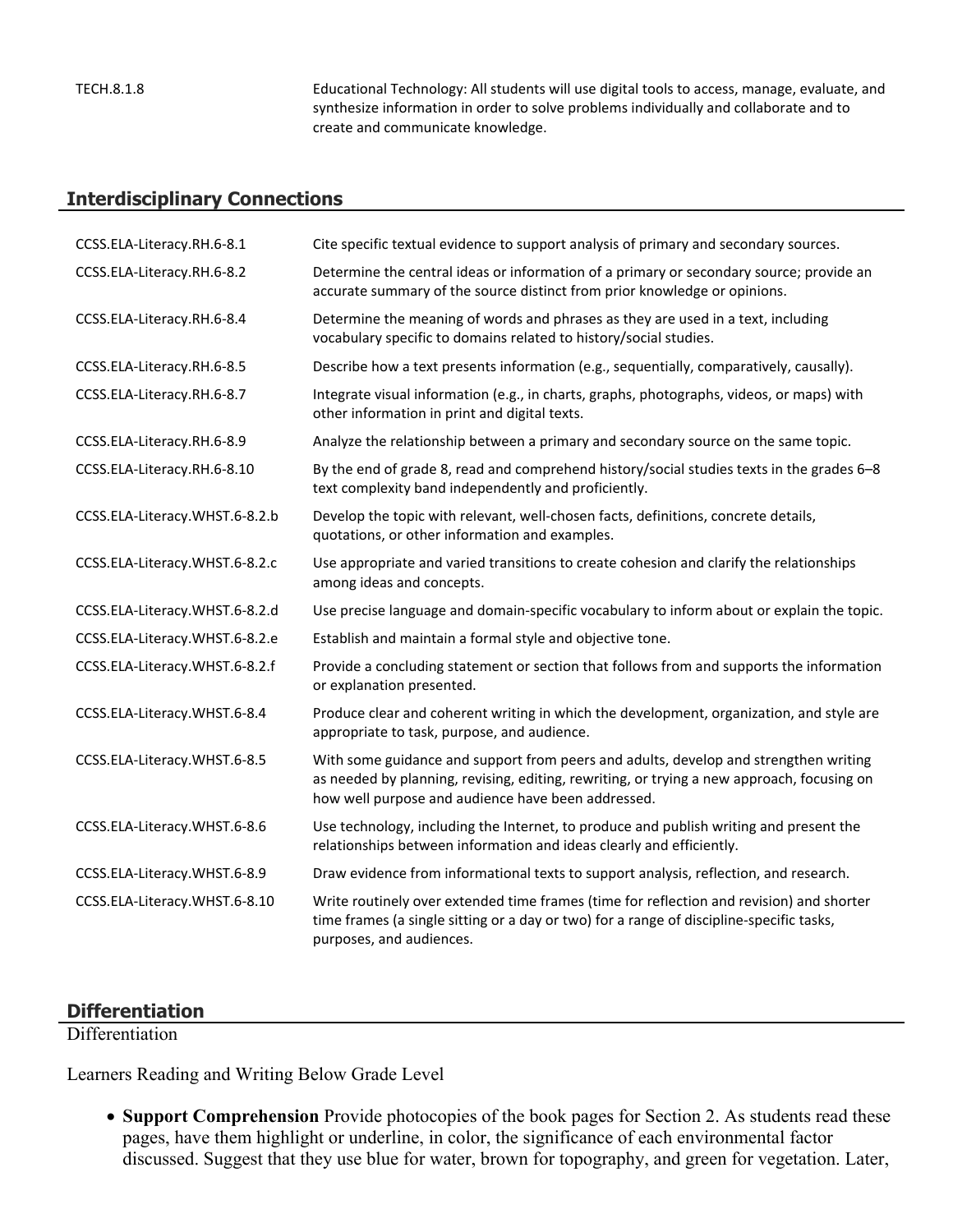as students complete their Reading Notes, encourage them to use the highlighted information and to record their notes for each factor in the same three colors.

**Conduct a Prewriting Activity** For the Processing activity, have students first complete their maps. Then, pair students to discuss their ideas for the paragraph response. Encourage students to use these ideas as they write their paragraphs.

Learners with Special Education Needs

 **Use Representatives** During the Experiential Exercise, use name tags to represent the presence of group members during the settlement part of the activity. Have students write their names on pieces of construction paper. They can ask a peer to place their names in the specific areas where they would choose to settle.

**Provide an Outline Map** For the Processing activity, provide a simple outline map of your state. Also consider labeling one or more important physical features to serve as a clue to identifying other features.

Advanced Learners

- **Use Thematic Maps** After students have modeled and settled the map of each area in the Experiential Exercise, give small groups of students copies of thematic maps to examine. Consider using a physical features map, including elevation; a vegetation map; and/or a climate map. Ask students, Where would you settle? Did your location change from before? Why or why not? How did environmental factors affect your decision?
- **Repeat, reword, clarify directions**
- Paragraph graphic organizers to provide writing support
- Check in to ensure understanding before moving on to new concepts.
- Analyze mentor text to demonstrate model paragraph

#### **Modifications & Accommodations**

Follow IEP accommodations and differentiation as listed above.

#### **Benchmark Assessments**

Sentence construction, map skills analysis and creation, paragraph writing